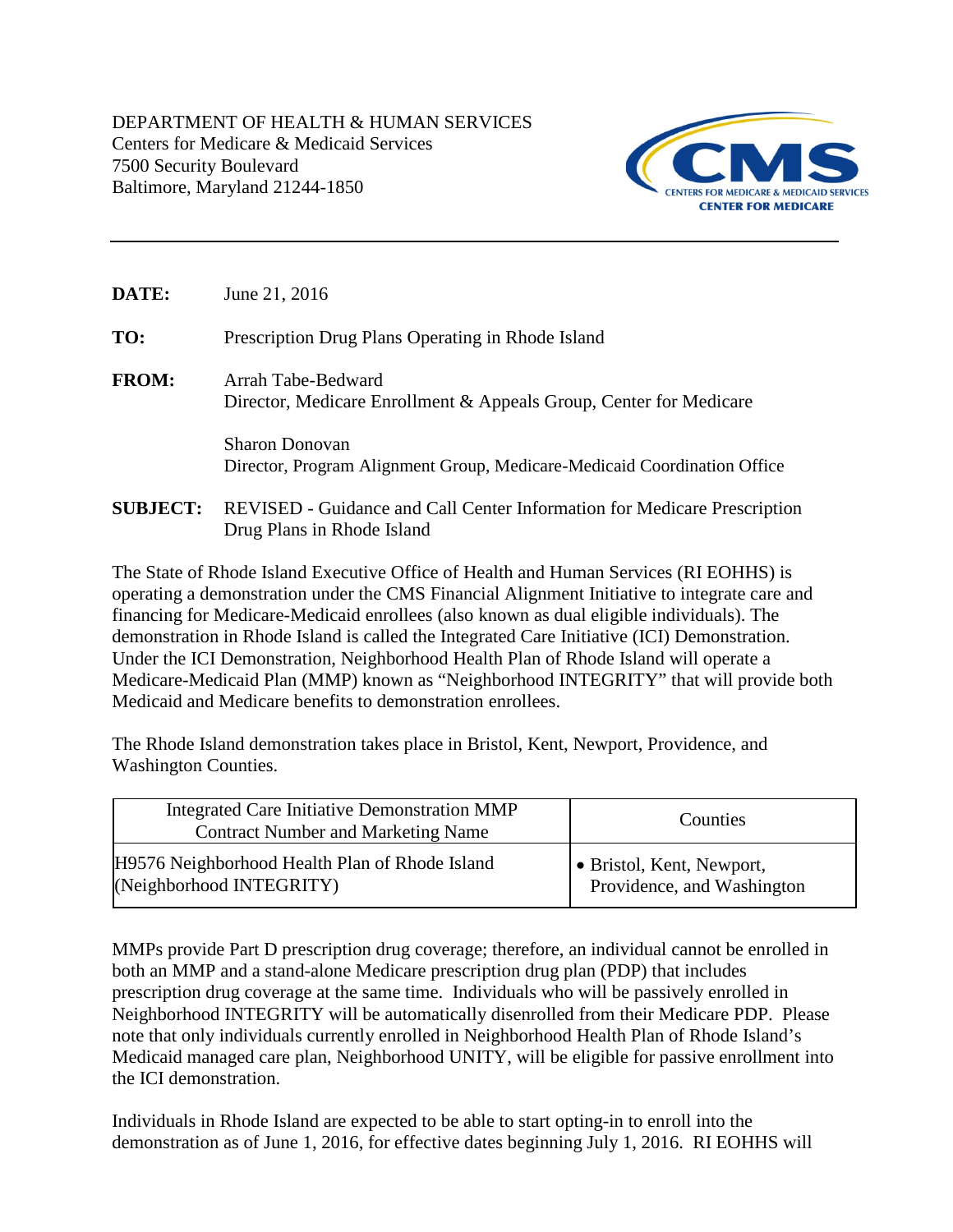conduct multiple waves of passive enrollments of demonstration-eligible individuals who have not opted-in to enroll in the MMP and have not opted out of passive enrollment into the demonstration, with the first enrollment effective date no sooner than October 1, 2016.

Rhode Island will start sending letters to individuals as early as July 2016, informing them of their eligibility for passive enrollment in Neighborhood INTEGRITY and their option to decline the passive enrollment or make another enrollment decision prior to the enrollment effective date (see attached Sample of Passive Enrollment Notice). When passive enrollment transactions are submitted by RI EOHHS to CMS in mid to late July 2016, those individuals' current PDPs will receive disenrollment transactions through the normal disenrollment process. In accordance with Medicare requirements, PDPs then have 10 days to send disenrollment notices to individuals indicating they are being disenrolled due to enrollment in an MMP. Specifically, PDPs must send the model notice for disenrollment prompted by passive enrollment (see section 50.4.1 and Exhibit 10c of Chapter 3 of the PDP Manual). Before beneficiaries receive a disenrollment notice from their PDP, they should have already received a notice informing them that they are being passively enrolled in Neighborhood INTEGRITY.

CMS is providing a Call Center Supplement (see Attachment) to assist PDPs in responding to questions they may receive in response to the disenrollment notice from your organization. The disenrollment notices, which will be prompted and sent to beneficiaries when RI EOHHS submits passive enrollment transactions, will inform beneficiaries that their current Medicare drug plan coverage will end due to passive enrollment.

- If beneficiaries have questions about Neighborhood INTEGRITY, including how to opt out of passive enrollment or about the passive enrollment process, please direct them to the Medicare-Medicaid Plan Enrollment Line at 1-844-602-3469, (TTY 711), Monday-Friday 8:30 a.m. - 7 p.m., Saturday 9 a.m. - 12 noon.
- Members with questions about Medicare or who wish to opt out of passive enrollment in the ICI Demonstration can call 1-800-MEDICARE (1-800-633-4227), TTY users should call 1-877-486-2048.

For additional information about the Integrated Care Initiative Demonstration in Rhode Island or the Neighborhood INTEGRITY MMP, please see:

- RI EOHHS Integrated Care Initative webpage: <http://www.eohhs.ri.gov/Initiatives/IntegratedCareInitiative.aspx>
- CMS Medicare-Medicaid Financial Alignment Initiative webpage: [https://www.cms.gov/Medicare-Medicaid-Coordination/Medicare-and-Medicaid-](https://www.cms.gov/Medicare-Medicaid-Coordination/Medicare-and-Medicaid-Coordination/Medicare-Medicaid-Coordination-Office/FinancialAlignmentInitiative/FinancialModelstoSupportStatesEffortsinCareCoordination.html)[Coordination/Medicare-Medicaid-Coordination-](https://www.cms.gov/Medicare-Medicaid-Coordination/Medicare-and-Medicaid-Coordination/Medicare-Medicaid-Coordination-Office/FinancialAlignmentInitiative/FinancialModelstoSupportStatesEffortsinCareCoordination.html)[Office/FinancialAlignmentInitiative/FinancialModelstoSupportStatesEffortsinCareCoordi](https://www.cms.gov/Medicare-Medicaid-Coordination/Medicare-and-Medicaid-Coordination/Medicare-Medicaid-Coordination-Office/FinancialAlignmentInitiative/FinancialModelstoSupportStatesEffortsinCareCoordination.html) [nation.html](https://www.cms.gov/Medicare-Medicaid-Coordination/Medicare-and-Medicaid-Coordination/Medicare-Medicaid-Coordination-Office/FinancialAlignmentInitiative/FinancialModelstoSupportStatesEffortsinCareCoordination.html)

Please send any questions to [MMCOCAPSMODEL@CMS.HHS.GOV](mailto:MMCOCAPSMODEL@CMS.HHS.GOV)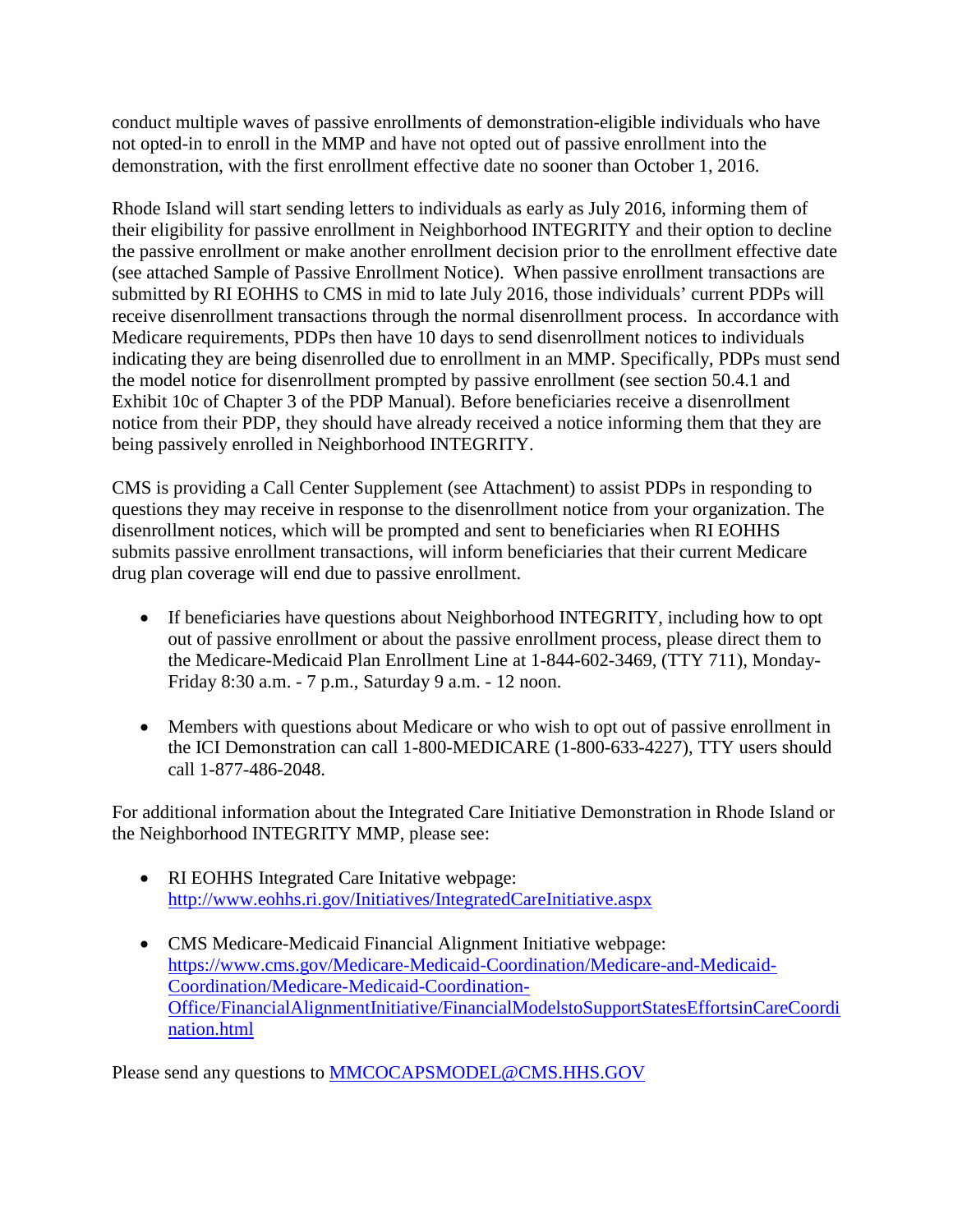#### **Call Center Supplement**

#### **Intended audience**

Prescription drug plans (PDPs) whose current enrollees are included in the upcoming waves of passive enrollment into the Medicare-Medicaid Plan (MMP) in the Rhode Island Integrated Care Initiative (ICI) Demonstration under the Financial Alignment Initiative. Under the ICI Demonstration, Neighborhood Health Plan of Rhode Island will operate a MMP known as "Neighborhood INTEGRITY" that will provide both Medicaid and Medicare benefits to demonstration enrollees.

#### **Background**

Neighborhood INTEGRITY is the MMP in the Rhode Island Integrated Care Initiative (ICI) Demonstration for dual eligible individuals under the CMS Financial Alignment Initiative. Under the demonstration, Neighborhood INTEGRITY provides both Medicaid and Medicare benefits to demonstration enrollees. Individuals are able to start opting-in to enroll with coverage beginning on July 1st, 2016 in Rhode Island.

Rhode Island will begin passively enrolling demonstration eligible beneficiaries with the first enrollment effective date of October 1, 2016.

The Rhode Island demonstration takes place in Bristol, Kent, Newport, Providence, and Washington Counties.

| <b>Integrated Care Initiative Demonstration MMP</b><br><b>Contract Number and Marketing Name</b> | County                                                  |
|--------------------------------------------------------------------------------------------------|---------------------------------------------------------|
| H9576 Neighborhood Health Plan of Rhode Island                                                   | • Bristol, Kent, Newport,<br>Providence, and Washington |

In early June 2016, individuals were first able to start opting-in to enroll with coverage beginning on July 1, 2016. Passive enrollment will begin with the first effective dates no sooner than October 1, 2016. Letters are being sent to individuals in advance of passive enrollment informing them of their eligibility for enrollment in an MMP.

MMPs provide Part D prescription drug coverage, so an individual cannot be enrolled in both an MMP and a PDP at the same time. When an individual is enrolled in an MMP, that person's PDP enrollment automatically ends.

When enrollment transactions are submitted by RI EOHHS to CMS, those individuals' current PDPs also receive disenrollment transactions through the normal disenrollment process. In accordance with Medicare requirements, the PDPs then have 10 days to send disenrollment notices to those individuals indicating they are being disenrolled due to enrollment in an MMP. Before beneficiaries receive a disenrollment notice from their PDP, they will have already received a notice informing them that they are being enrolled in Neighborhood INTEGRITY.

If members have questions about Neighborhood INTEGRITY, including their selection for passive enrollment or how to opt out of passive enrollment, they should call the Medicare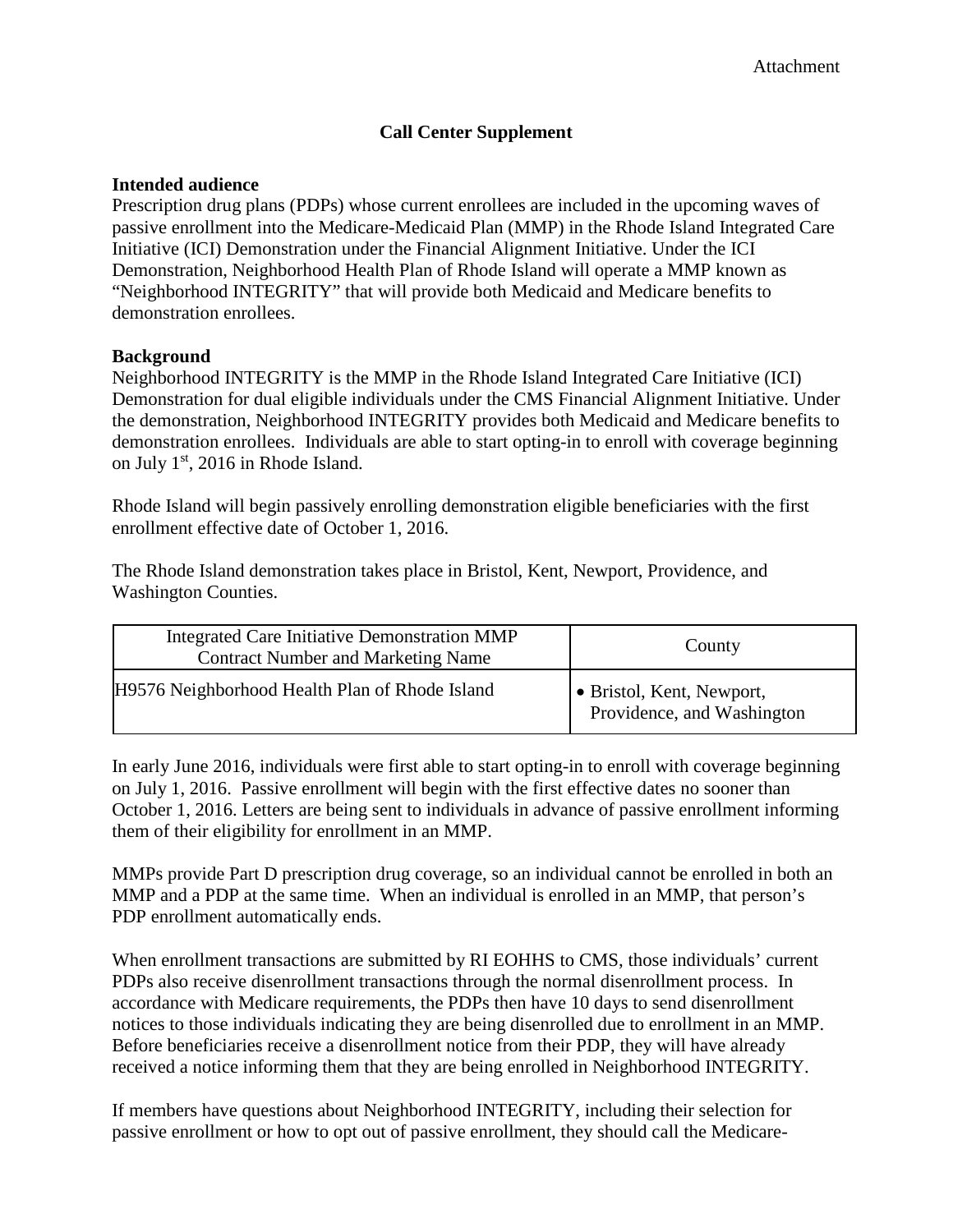Medicaid Plan Enrollment Line at 1-844-602-3469, (TTY 711), Monday-Friday 8:30 am-7 p.m., Saturday 9 a.m. - 12 noon.

#### **Responding to Members' Concerns**

If beneficiaries contact you with concerns about changes to their PDP coverage, please determine if they have a future Neighborhood INTEGRITY coverage effective date. Plans can find the contract number of the organization that submitted the transaction causing the automatic disenrollment on the DTRR. If the organization contract number is H9576, it is an enrollment into Neighborhood INTEGRITY. A TRC 340 (Disenroll-New MMP) will be generated to notify a PDP when the beneficiary was disenrolled due to MMP passive enrollment.

If the beneficiary is being passively enrolled, explain to them that Rhode Island is passively enrolling them in the MMP "Neighborhood INTEGRITY", which is why they are being disenrolled from their PDP plan. It is important that these beneficiaries also understand the following:

- The Integrated Care Initiative (ICI) Demonstration in Rhode Island has provided or will be providing notification and materials to affected beneficiaries.
- Individuals who have been passively enrolled in an MMP will receive all Medicaid and Medicare benefits, *including Medicare Part D*, from Neighborhood INTEGRITY (unless they opt out of the ICI Demonstration or choose to enroll in another Medicare Advantage plan or PDP).
- Beneficiaries will continue to receive their prescription drug benefits from their current PDP until their Neighborhood INTEGRITY plan coverage begins. Neighborhood INTEGRITY will become the beneficiary's new Medicare Part D plan.
- Beneficiaries will *not* be disenrolled from their current PDP until their new coverage in Neighborhood INTEGRITY takes effect. Please reiterate to beneficiaries that they *should not experience a gap in prescription drug coverage*.
- Beneficiaries may stay in their current PDP if they choose not to be in Neighborhood INTEGRITY (i.e., opt out of Neighborhood INTEGRITY). Beneficiaries have until the day prior to their Neighborhood INTEGRITY plan enrollment effective date to opt out and may do so by calling 1-800-MEDICARE (1-800-633-4227), TTY users should call 1-877-486-2048, or the Medicare-Medicaid Plan Enrollment Line (see below).
- Members with questions about Medicare can call 1-800-MEDICARE (1-800-633-4227), TTY users should call 1-877-486-2048. This call is free.
- If members have questions about Neighborhood INTEGRITY, they should call the Medicare-Medicaid Plan Enrollment Line at 1-844-602-3469, (TTY 711), Monday-Friday 8:30 a.m. - 7 p.m., Saturday 9 a.m. - 12 noon.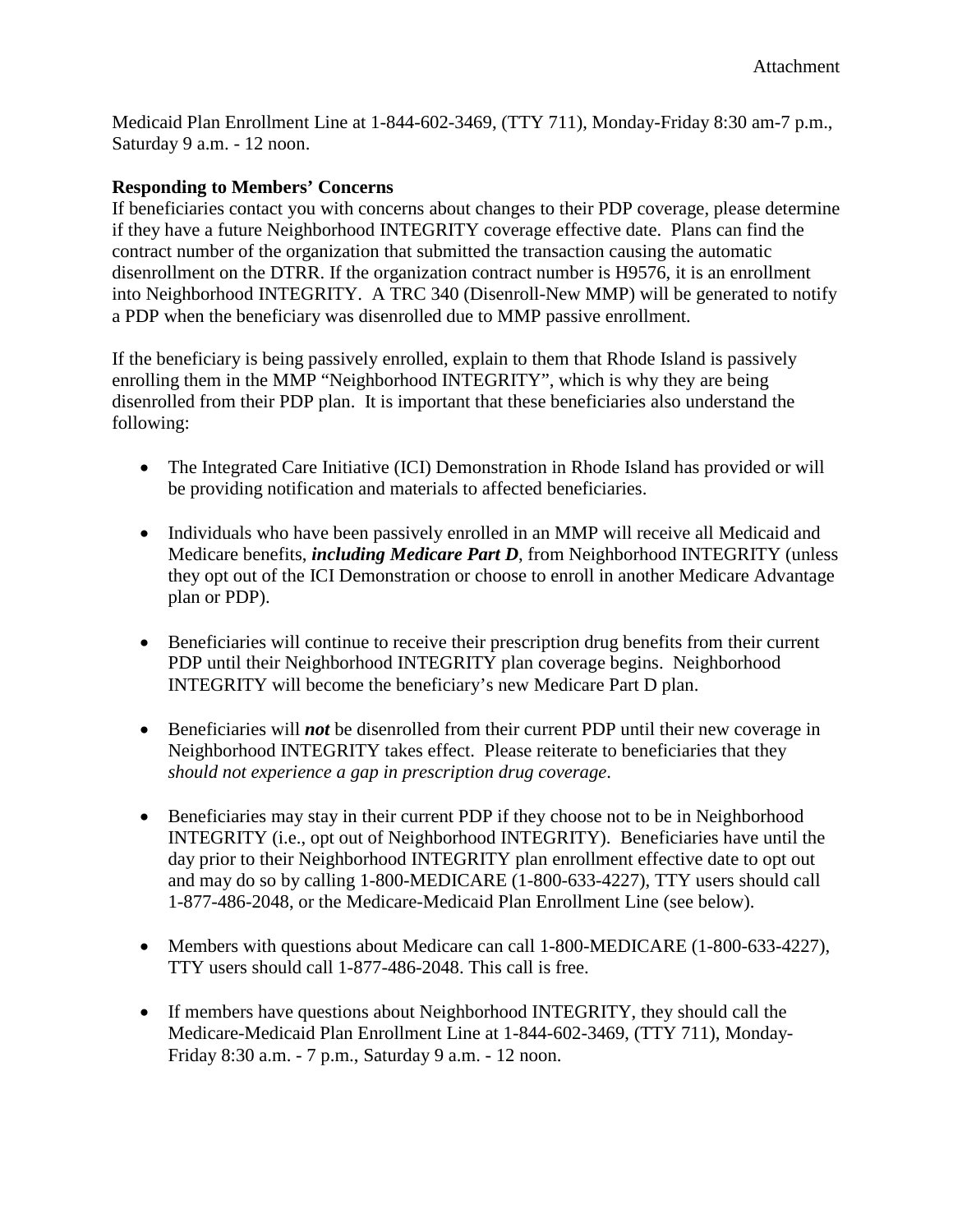

 RI Executive Office of Health and Human Services Medicaid Program

 $\langle$ SEQ #>  $\langle$ NOTIFICATION ID>  $\langle$ DATE> <NAME> <LAST 4 DIGITS OF THE MEMBER#> <ADDRESS>  $\langle CITY \rangle$ ,  $\langle STATE \rangle \langle ZIP \rangle$ 

## **Important Information about a new health and drug plan that can improve how you get your Medicare and Medicaid services**

Dear <Name>:

The Rhode Island Medicaid Program is offering you a new health and drug plan that can make it easier for you to get health care services and prescription drugs under Medicare and Medicaid. The new health and drug plan is called **Neighborhood INTEGRITY.** It's provided by Neighborhood Health Plan of Rhode Island.

Starting **<START DATE>** you would get all of your services in one plan, including doctor and hospital visits, medicines, and long-term care services like home care and nursing home care. You will keep access to all the Medicare and Medicaid services you have now.

This new plan also offers services you may not be getting now:

- One customer service number for all your questions and needs,
- A care manager who can help coordinate your care,
- No copays for prescription drugs, and
- A Nurse Advice Line to call anytime day or night, 7 days a week.

See the enclosed flyer for more information.

## **How do I enroll in Neighborhood INTEGRITY?**

You don't have to do anything to join. We'll enroll you in Neighborhood INTEGRITY unless you tell us not to.

## **What if I don't want to enroll?**